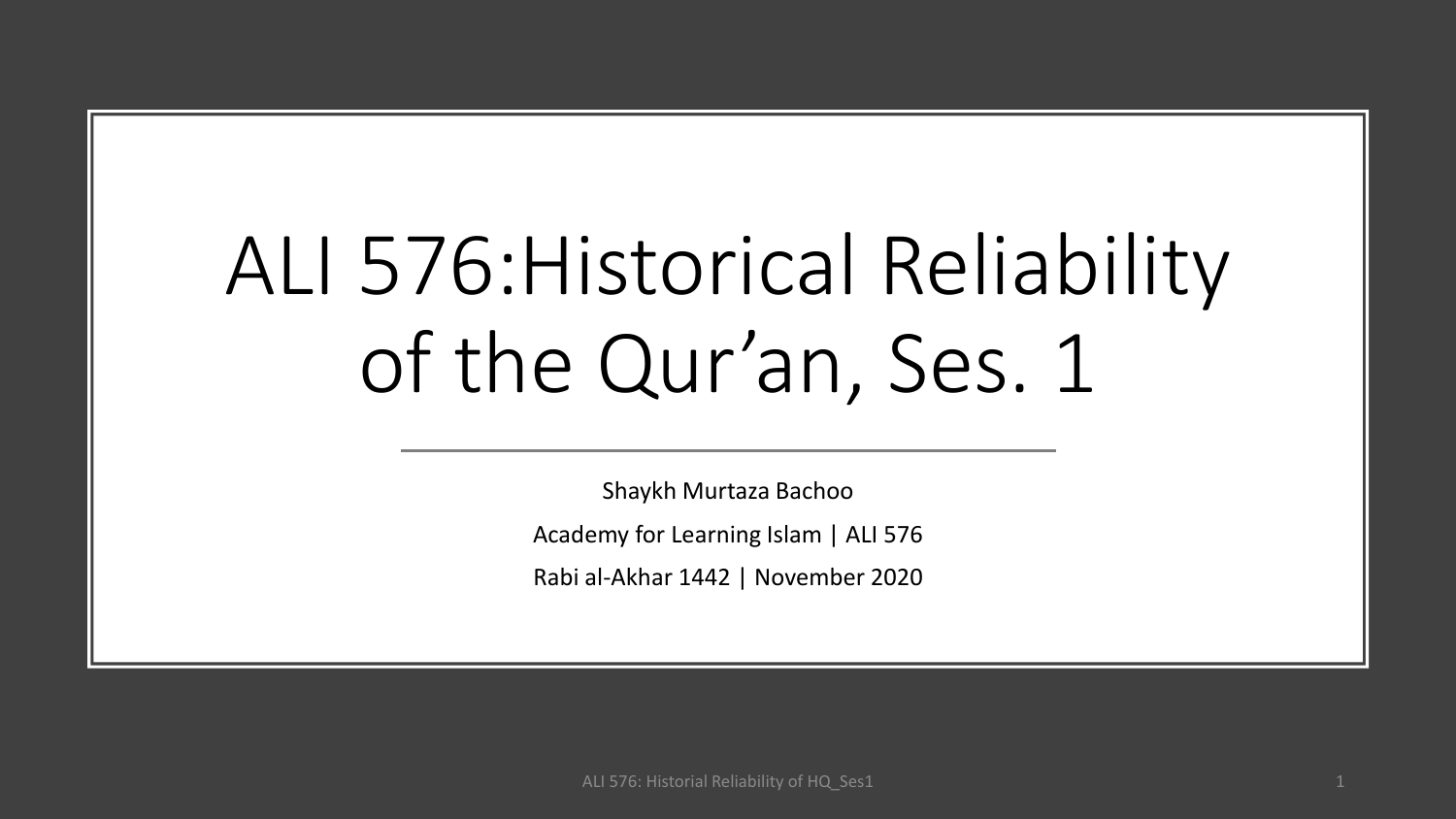### **Outline**

- 1. What is Historical Reliability?
- 2. Understanding the Theological Issues.
- 3. A Brief Overview of Qur'anic Stories.
- 4. Stories of the Qur'an: Real or Fictional?
- 5. Rational and Scriptural Arguments
- 6. Conclusion and Questions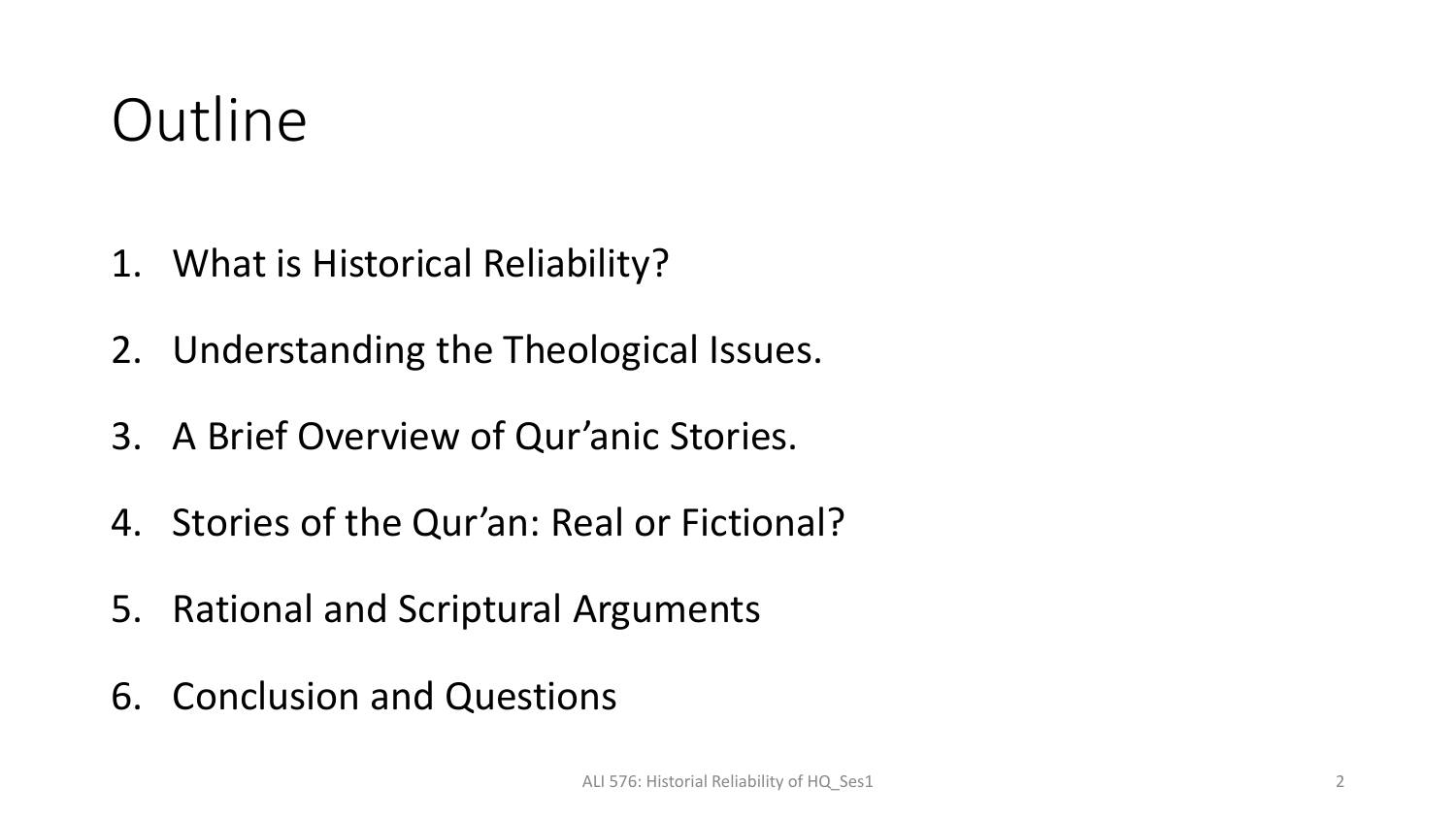## What is Historical Reliability?

- History and the Past
- History is our construction and analysis of the past.
- History is a narrative of the past. In the narrative, details are left out due to:
	- Necessity
	- Political, cultural and/or ideological reasons.
- Historicity looks at how accurately history describes the past based on available evidence.
- We want to look at how accurately the Qur'an describes the past.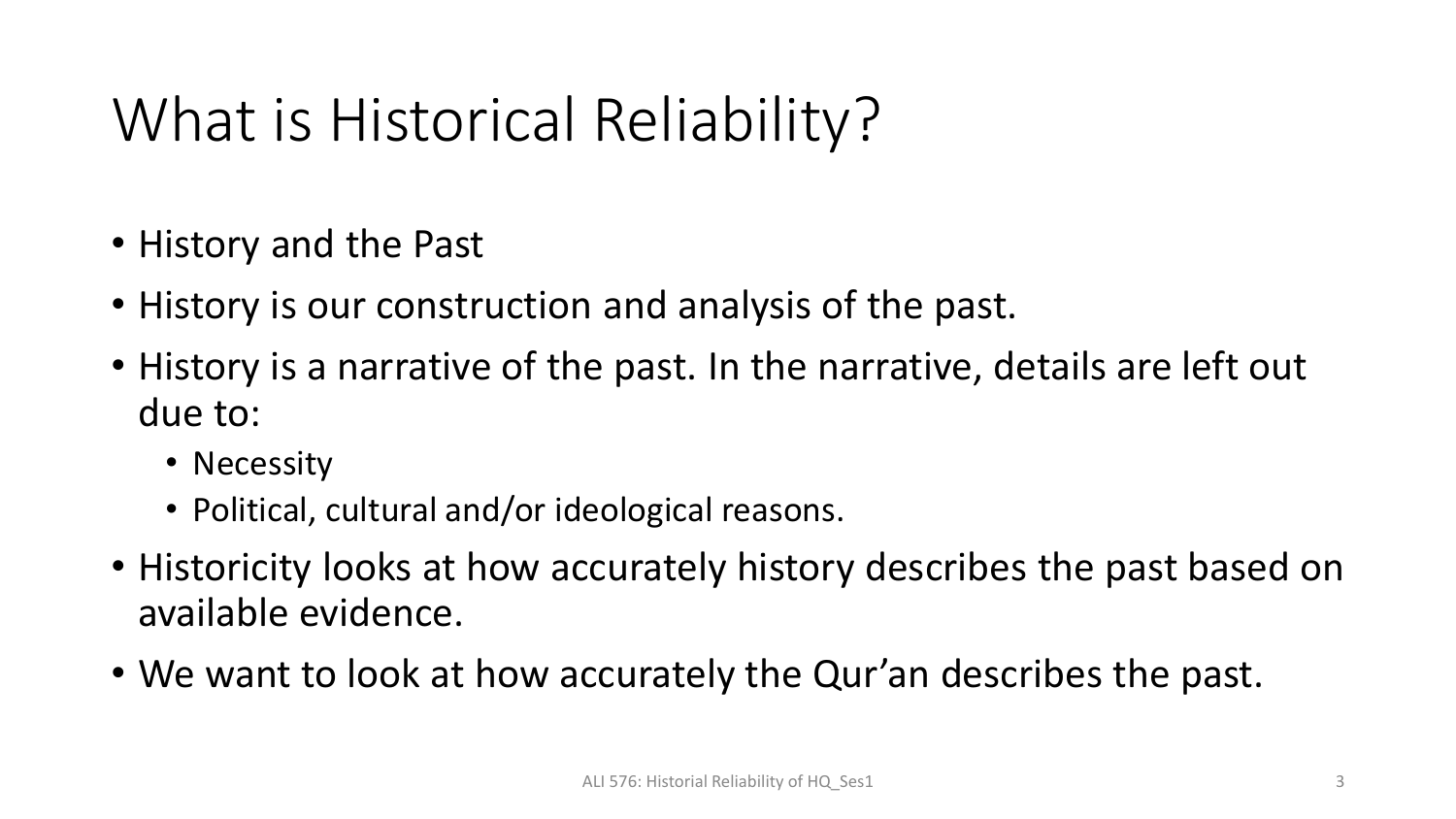## Understanding the Theological Issues

- If the stories of the Qur'an are not deemed to be factually accurate, it creates the following issues:
	- Who is the author of the Qur'an? Is it Allah (S), the all-Knowing or a human being?
	- Is the Qur'an Divine revelation or Divine inspiration?
	- Should we read all the stories of the Qur'an as factual, or should we read them in a symbolic manner?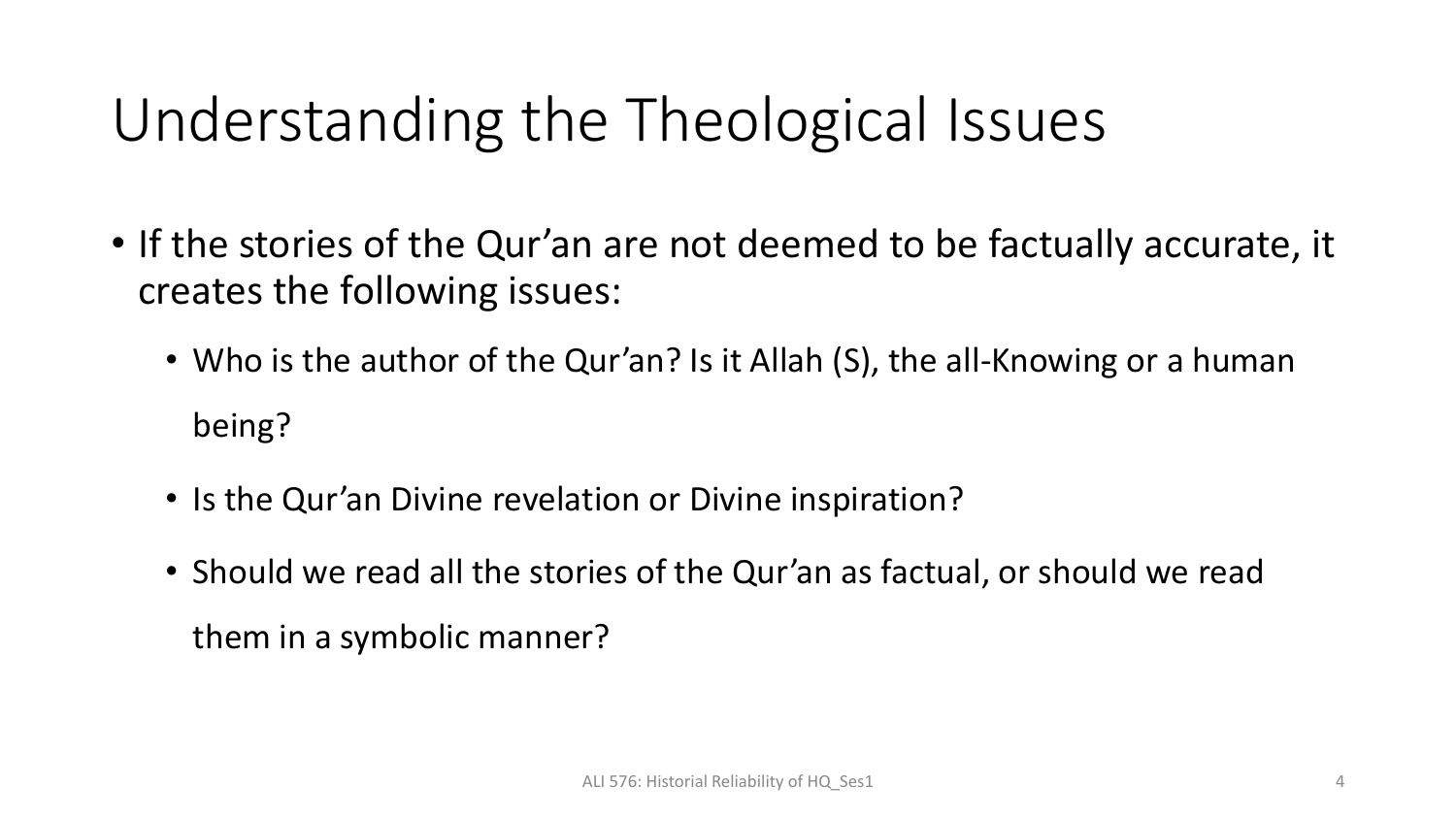#### The Stories of the Qur'an

• The stories of the Qur'an have been questioned in the following three ways:

| <b>Issue</b>                                                                         | <b>Example</b>                                |
|--------------------------------------------------------------------------------------|-----------------------------------------------|
| Important moments of human history                                                   | <b>Greek and Roman Civilizations, Chinese</b> |
| not mentioned in the Qur'an                                                          | <b>Civilization, First Nations etc.</b>       |
| Important stories in the Qur'an not                                                  | As-hab al-Kahf, Ya'juj and Ma'juj, Flood of   |
| mentioned in reliable history                                                        | Nuh (a), Creation of Adam (a).                |
| Important details mentioned in the                                                   | The mention of Haman, Ezra in Jewish          |
| Qur'an disputed by historical records storial Reliable istory, a Raising of Isa (a). | 5                                             |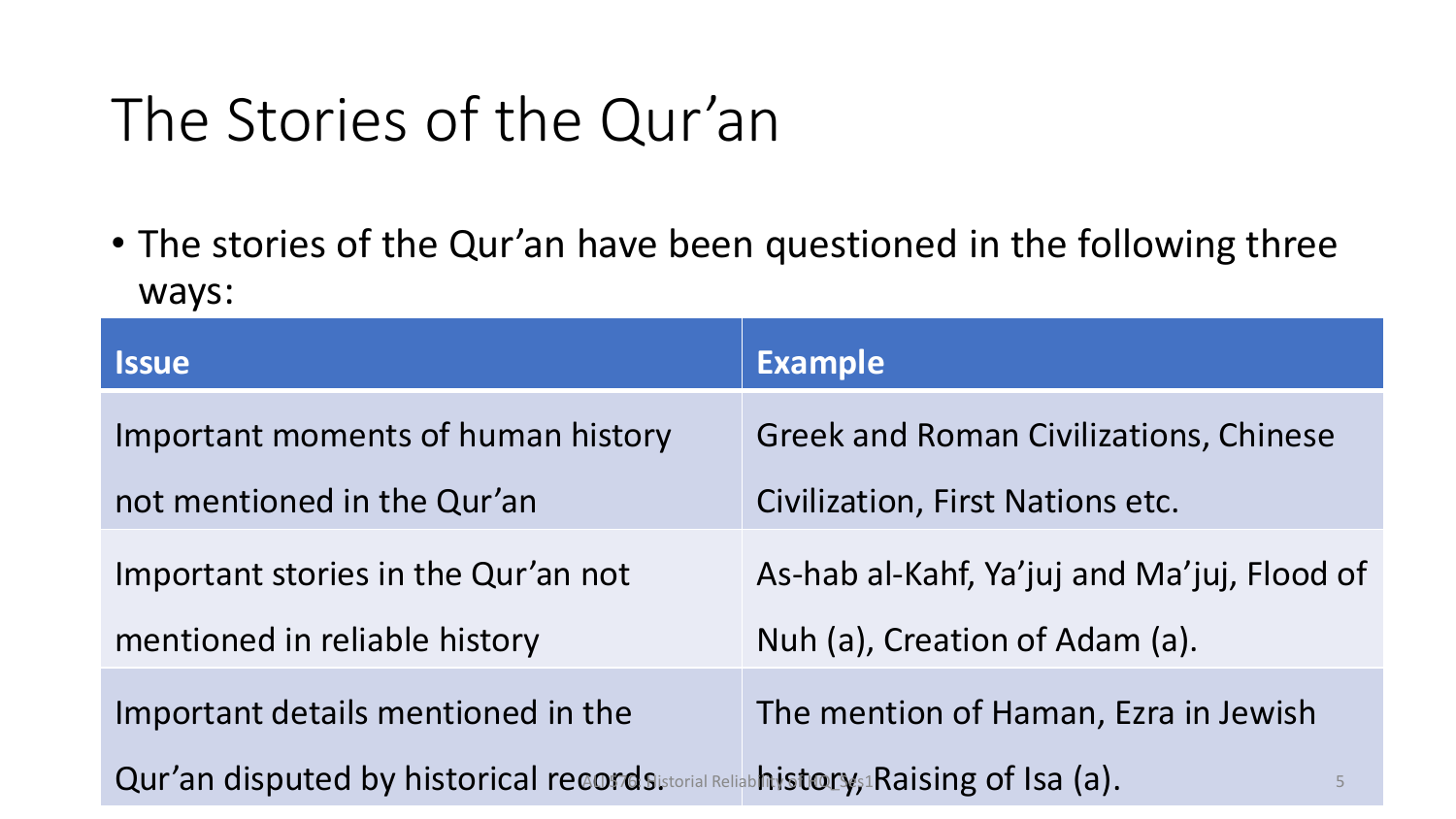## Stories of the Qur'an: Real or Fictional?

- Ayat. Hadi Ma'rifat mentions three opinions amongst Muslims:
	- 1. The stories of the Qur'an are real.
	- 2. The stories of the Qur'an are symbolic. Like fables, they seek only to promote ideals and values.
	- 3. The stories of the Qur'an are a tool of oration. The Qur'an neither asserts or negates these stories. It only chooses to use them to develop thought and values.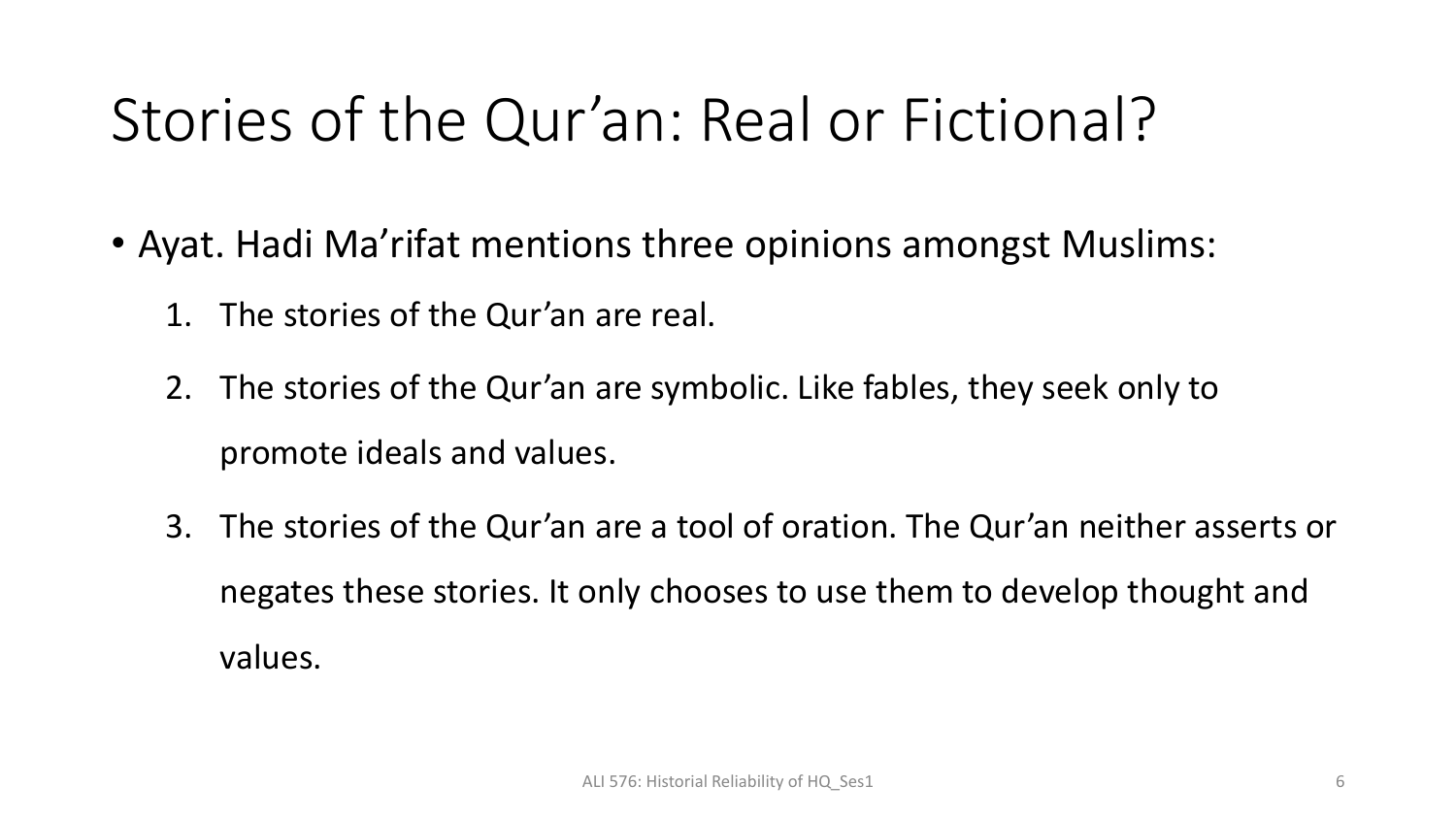### Stories of the Qur'an are Factual: Rational

The Values of the Qur'an

- The values and beliefs of the Qur'an are real and not arbitrary. With the truth did We send it down, and with the truth did it descend  $(17:105)$
- Hence the stories used to established these values should be real and not arbitrary.
- Ayat. Ma'rifat: the loss of morals is in part due to the false stories on which they are established.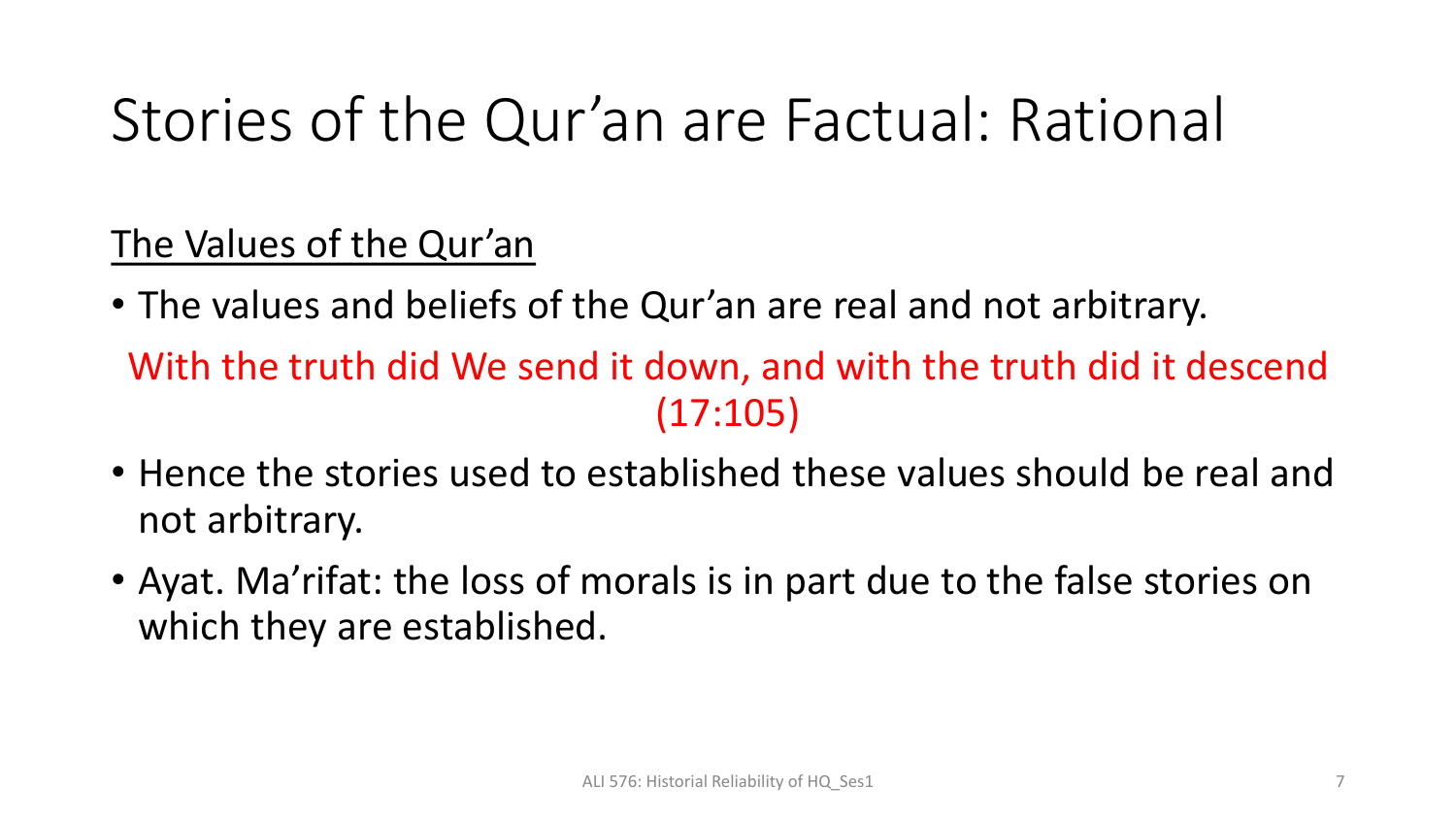## Stories of the Qur'an are Factual: Rational

#### The Audience

- The audience of the Qur'an are all of mankind.
- We did not send you except as a bearer of good news and warner to all mankind, but most people do not know. (34:28)
- If the audience was limited to the people of Arabia, one could argue for using their stories.
- However such stories are not meaningful for people outside of Arabia.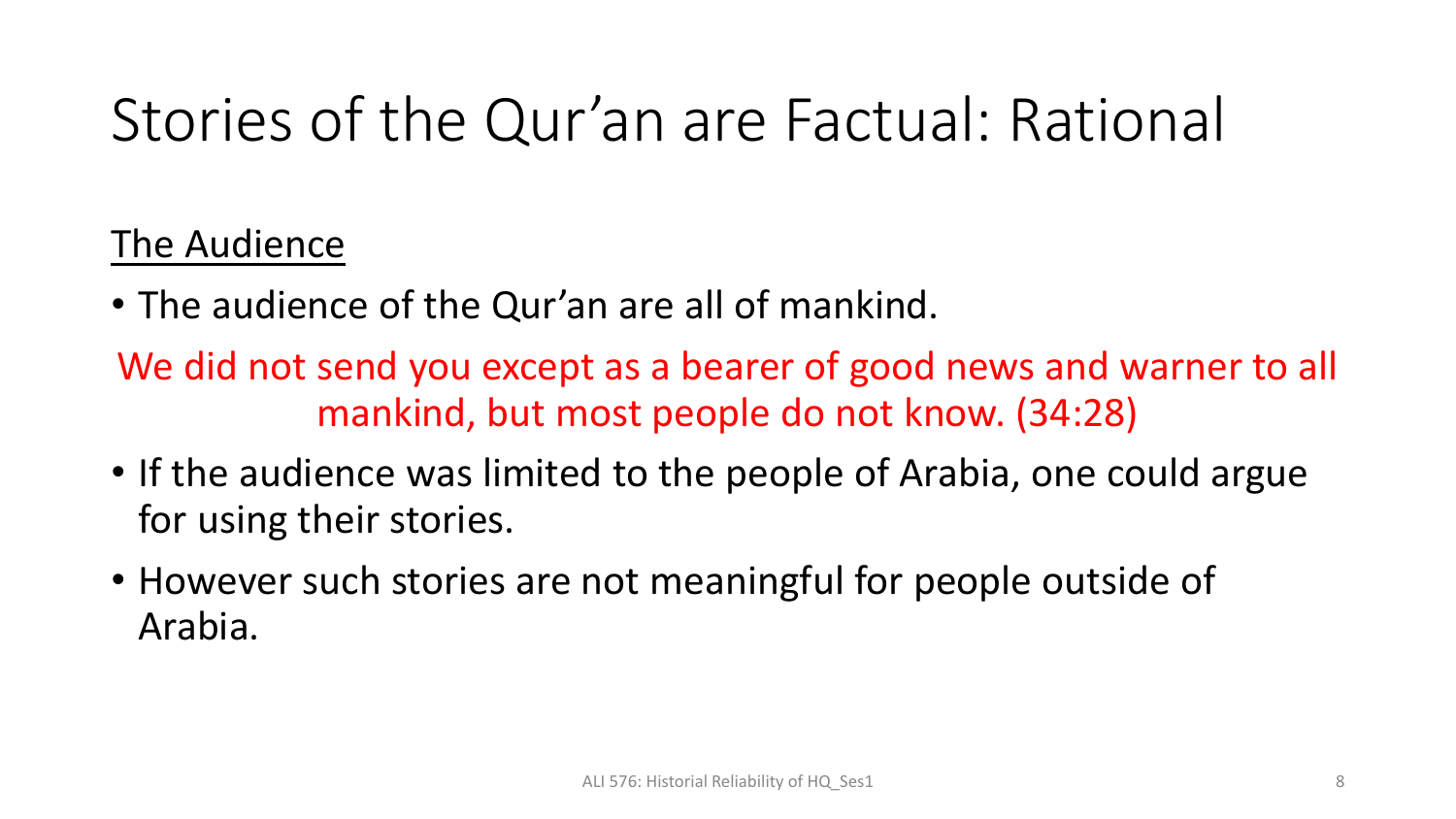#### Stories of the Qur'an are Factual: Scriptural

• The Qur'an itself asserts that is haqq (truth) and that batil (falsehood) has no place in it.

#### نَحْنُ نَقُصُّ عَلَيْكَ نَبَأَهُمْ بِالْحَقِّ ،<br>-ْ و<br>گھ َ **ّ** ُّ و<br>پ

We relate to you their account in truth. (18:13) لا يَأْتيهِ الْباطِلُ مِنْ بَيْنِ يَدَيْهِ وَ لا مِنْ خَلْفِهِ تَنْزِيلٌ مِنْ حَكيمٍ حَميدٍ ْ **ٔ** ْ **ّ** ْ ْ ہ<br>ار

falsehood cannot approach it, from before it nor from behind it, a [gradually] sent down [revelation]from One all-wise, all-laudable. (41:42)